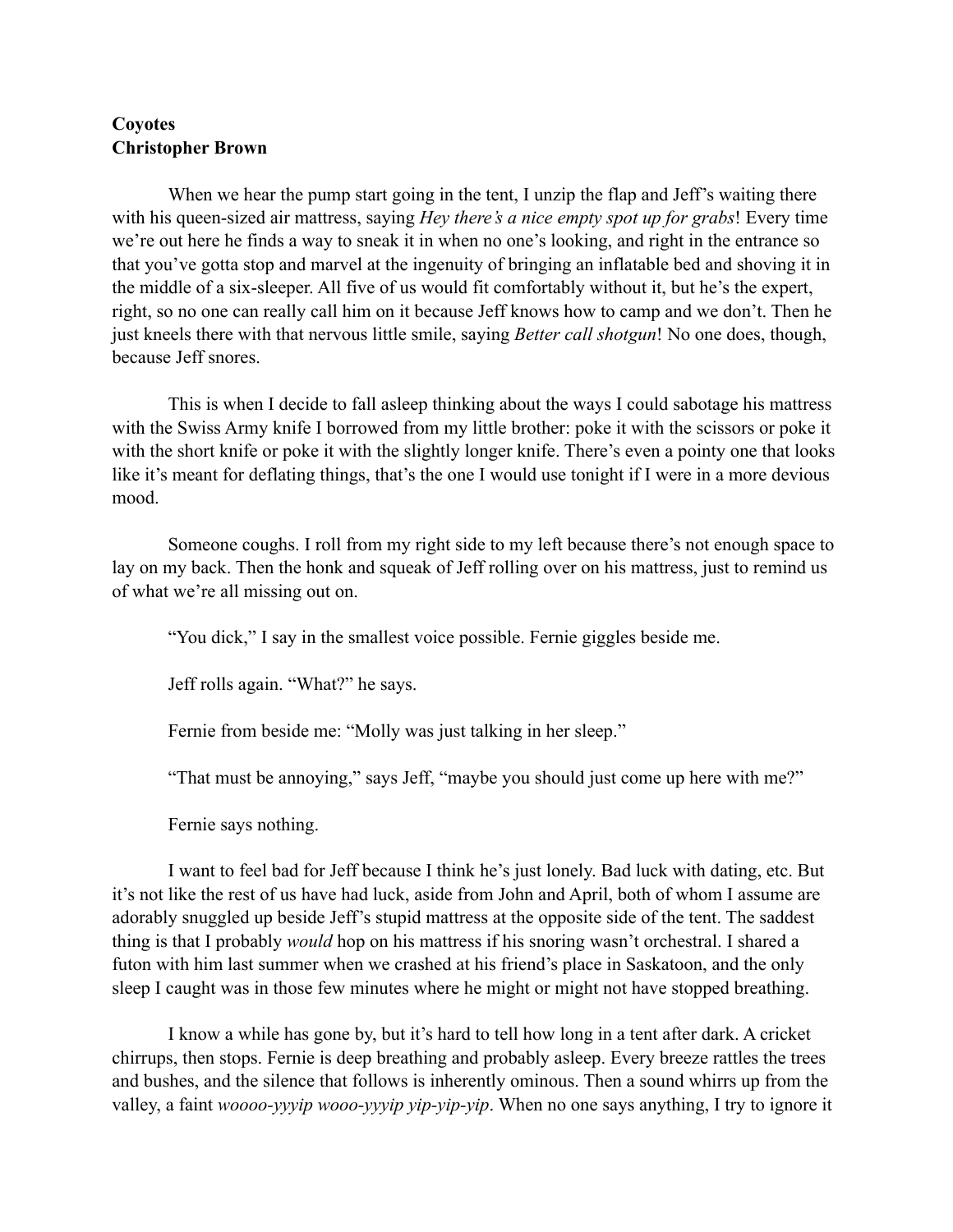by focusing on the rhythm of Fernie's respiration. But then the sound grows louder, the *yip-yips* layered like an echo.

"Does anybody hear that?" I whisper. I know Jeff is awake because he isn't snoring yet. I wait, and when he doesn't say anything I say "Jeff?"

Jeff sighs. "That's just coyotes," he whispers back.

I sit straight up in my sleeping bag. "What do you mean coyotes?"

"I mean that's the sound coyotes make."

"But aren't coyotes, like, dogs or something?"

"Pretty much," says Jeff.

"Then why the hell do they sound like that?"

Jeff chuckles a little. "Molly, how have you never heard a coyote before?"

His sass is embarrassing so I hide behind Fernie. It's not my fault I don't have coyotes hanging out in my back yard like some people apparently do. Squirrels and blue jays, sure, but I'm more likely to eat them than they are to eat me. My uncle told me once about a mange coyote on his property that lost all its hair and had to be shot to keep his kids and the chickens safe, but he lives on a farm, so that coyote makes sense.

After a minute I ask: "How many do you think there are?"

"In Saskatchewan?"

"I mean these ones."

I hear Jeff scratch his stubbly cheek. "I don't know, a few by the sounds of it."

"But what's a few?"

Jeff squirms and his mattress squeals. "Are you scared or something?"

"No."

"Well if you are…I mean, there's lots of room up here on the mattress."

"Jeff, godDAMit."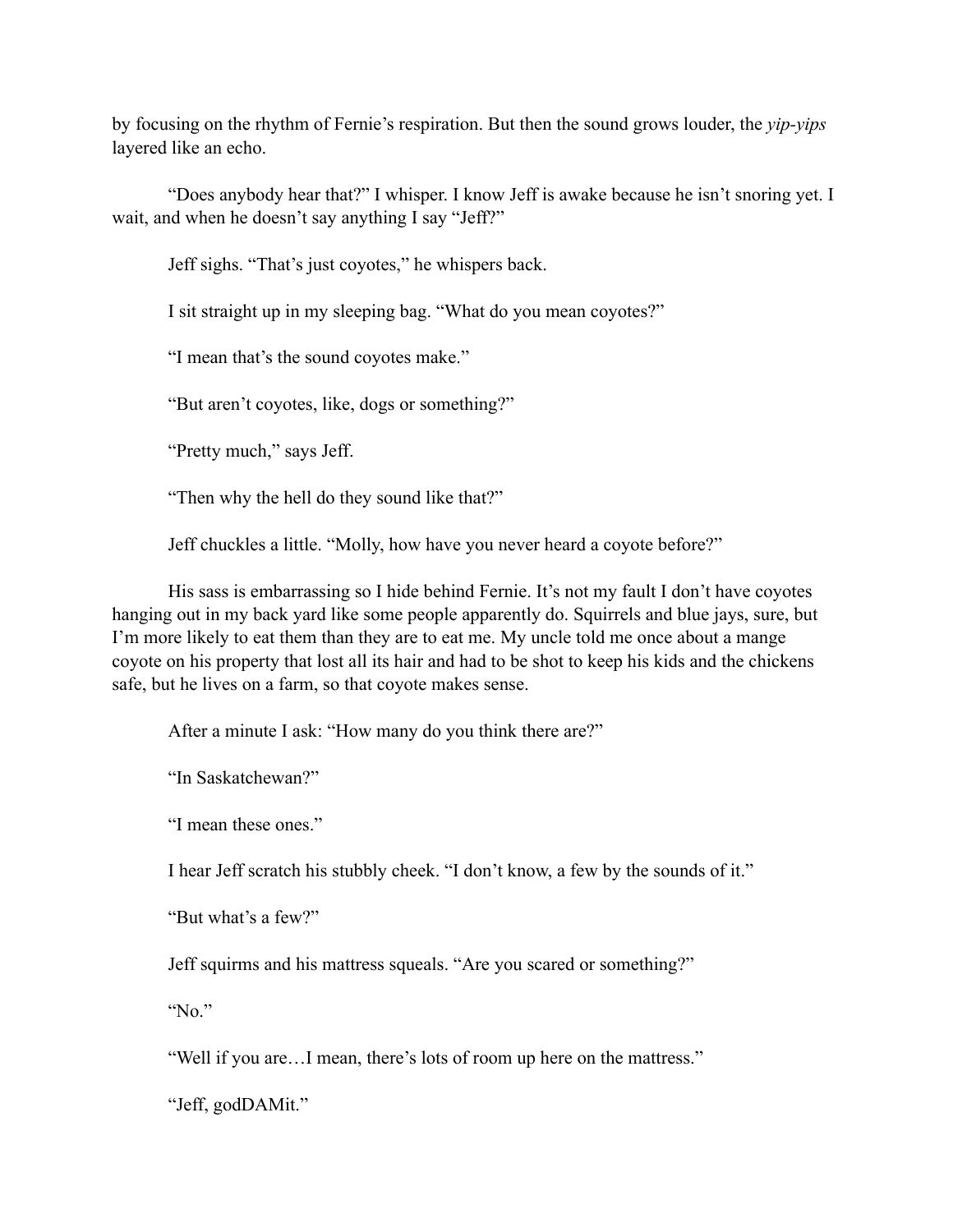Jeff exhales and I realize he's been holding his breath. He squirms a bit more, feet swishing under his sleeping bag. "Coyotes are harmless," he finally says in a muffle. He's already turned his back is to me.

"Harmless," I repeat. Then, "are you sure?"

They're like foxes but bigger, this is a fact I'm moderately certain of. They eat small things like mice and whatever. And even if they're mange, then what? A bunch of bald Border Collies aren't much to be afraid of.

Jeff starts to snore. Loud enough, at first, to drown out the coyotes. I realize, though, that in the pause at the bottom of every breath I can still hear them, louder and louder and louder.

"Jeff?" I whisper. He snores in response.

## *Waooo-woooooooooyip*!

I start to imagine them roving between the trees. They smell our site and the food we left out like idiots. There aren't bears down here but the assholes at the park entrance should've told us about the coyotes. Ten of them, twenty of them, noses to the dirt. Yipping and howling all the way to our flimsy little tent. Some of them are huge, man-eaters, bigger than wolves, foaming from the mouth all over our chairs and the picnic blanket and the cooler, killing the near-empty beers we left by the fire, drunk now with hunger *and* alcohol, drunk with rage too because they've seen the way we treat this place, pissing in the trees and leaving trash all over and basically being just all around shits.

Then the leader hushes them: Behold the human steaks, neatly packed in nylon wrapping! They fall into formation, staggered rows of three or four on all sides of the tent. A sneak attack. The wind drops dead, the crickets scatter. Quiet now. Coyotes a tip-toeing oh-so-quietly, ready to make their move.

Suddenly Jeff's air mattress becomes a viable option. Just shimmy over Fernie and Peter and into the protective range of Jeff's sonorous growls. Step on people's feet, who cares? We can all die together.

I slide to the foot of the tent, but before I can climb over my friends, my fingers find a backpack. *My* backpack, with all of my essentials, toothbrush, compact mirror, nail clippers, spiced rum—but inside, the most essential thing of all: red, cold, full of capabilities.

I hug my brother's Swiss Army knife and listen. The swish of trees in the wind, the trill of crickets, and the pervasive snores of Jeff. Everyone's nestled in and I'm here at the door with a weapon in my hand. I should just make my way back to my pillow, but looking at them all sleeping there, defenseless, I feel almost responsible. If the coyotes are still out there, and I'm the